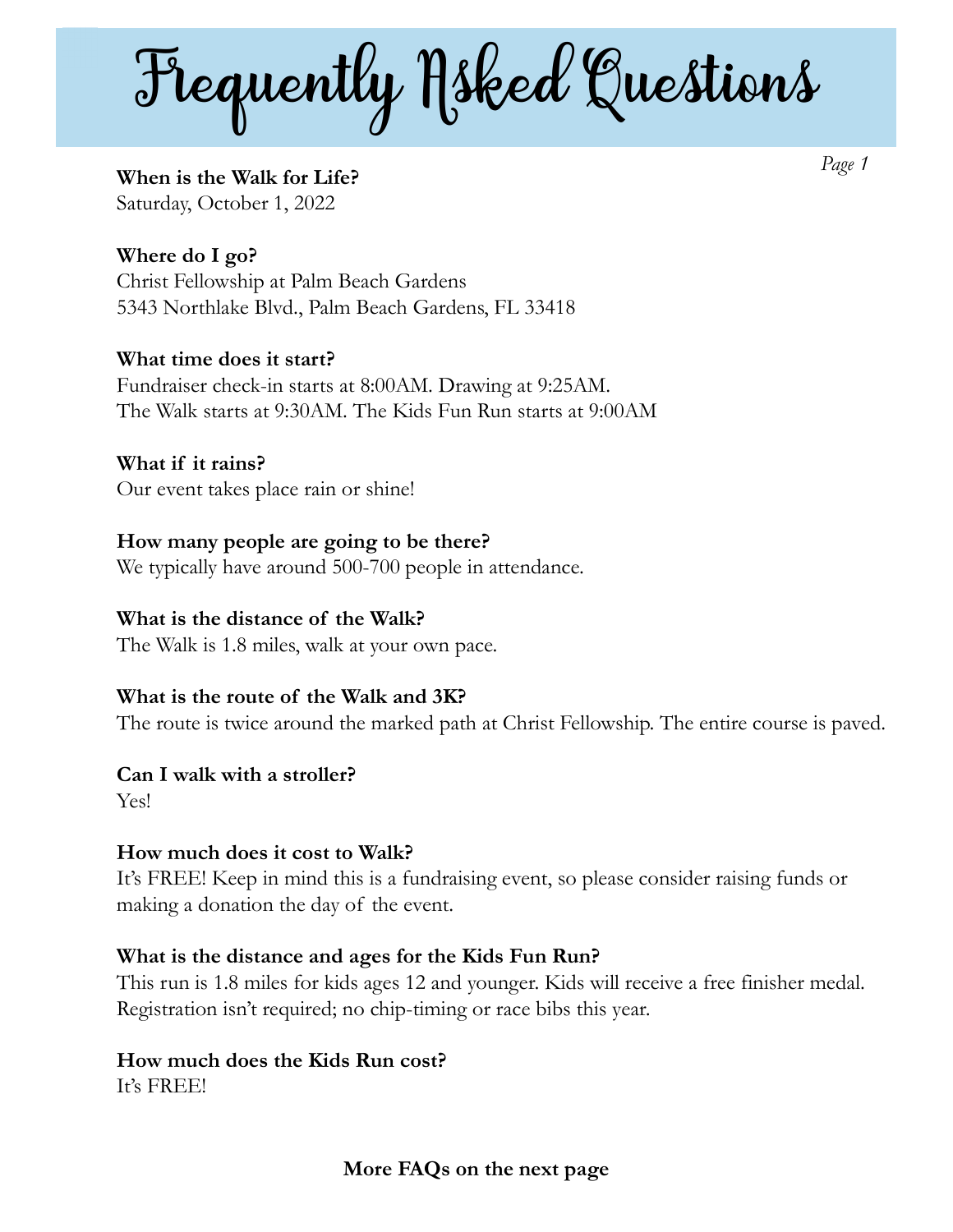# $J \mathcal{H} \mathcal{L}$

#### **What should I bring?**

Print your online fundraising sponsor list and/or bring your offline fundraising paper form and any money you have collected.

# **Where should I park?**

There is plenty of parking. Enter Christ Fellowship from Northlake Blvd. Look for signs.

# **What is First Care and what do they do?**

First Care has clinics throughout Palm Beach County where women in crisis pregnancies can receive free pregnancy tests, free ultrasounds, and free pregnancy counseling. The mission of First Care is to empower women facing crisis pregnancies to choose life for their unborn children while sharing the love and good news of Jesus Christ.

#### **Can I set up a booth or sponsor the event?**

We are accepting corporate sponsors but we won't have any booths this year. To be a corporate sponsor, contact us at 561-688-2163 or at mly@firstcareforlife.com.

#### **What do I do with the money I've collected?**

If someone gives you money, simply bring it to fundraiser check-in on our event day. We encourage everyone to create a fundraising page online, that way people can donate online and you won't have to hold onto any money until the event day.

#### **What do I do if someone wants to be billed?**

Pledges can only be made online through your fundraising page. Complete the required information for online pledges. We'll handle the invoicing. Visit wewalkforlife.com.

#### **Do you take checks?**

Yes, make checks payable to FIRST CARE.

#### **Do you take credit cards?**

Yes. People can donate by credit card through your online fundraising page or donations can be made directly to First Care at www.firstcareforlife.com/donate. *Page 2*